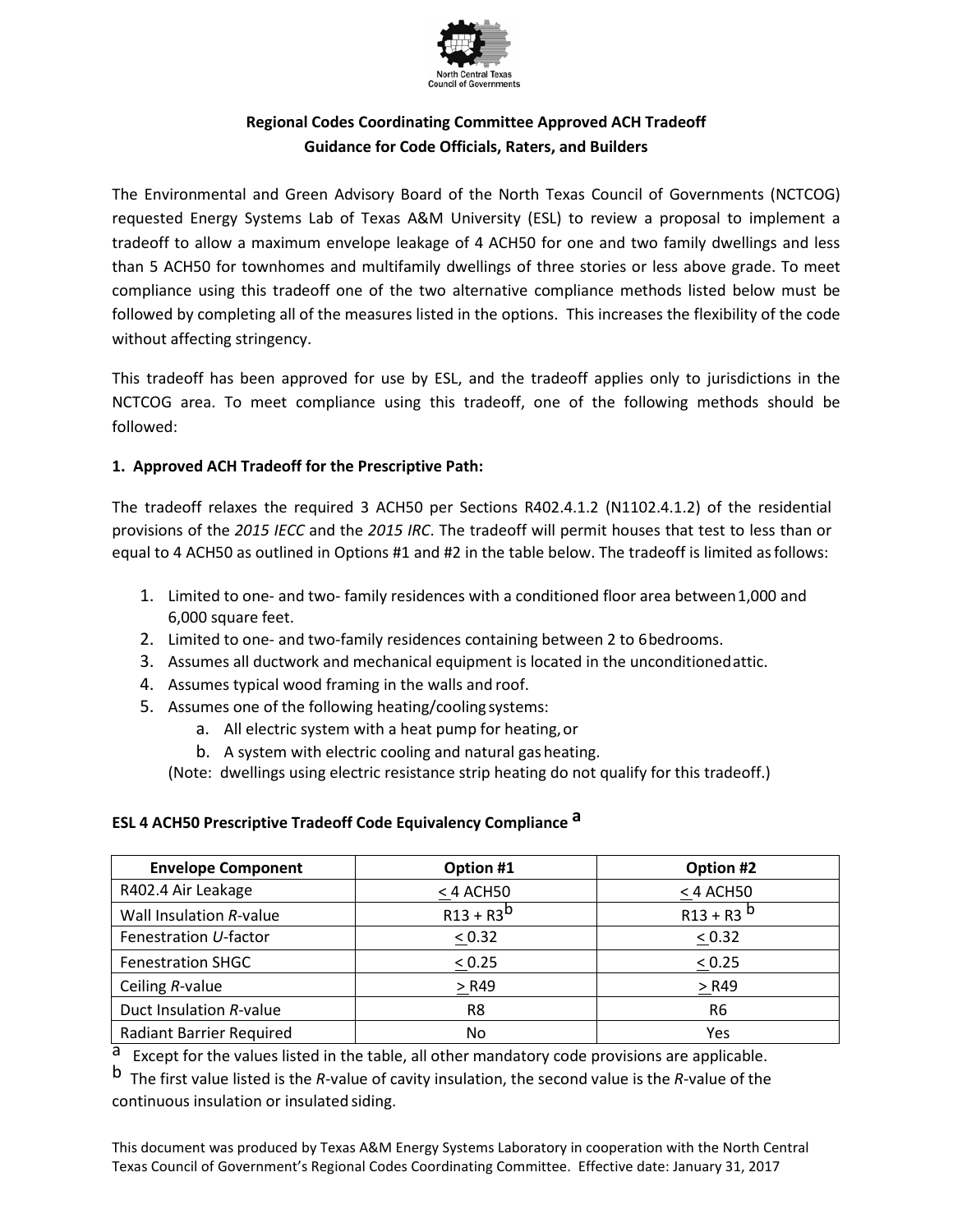

#### **2. Approved ACH Tradeoff for the Performance Path:**

The approved tradeoff for one and two family dwellings allows for a maximum envelope leakage of 4 ACH50, provided the envelope leakage in the Standard Reference Design is 3 ACH50 and all other requirements of Section R405 are met, including all other mandatory measures. And, the annual energy cost or source energy usage of the Proposed Design is equal to or less than that of the Standard Reference Design. This will require additional energy efficiency measures to be implemented. The approved tradeoff for multifamily or townhomes and buildings classified as Group R2 and R4 of three stories or less allows a maximum envelope leakage of less than 5 ACH50, provided the Standard Reference Design envelope leakage is 3 ACH50 and all of the other requirements of Section R405 are met, including all other mandatory measures. And, the annual energy cost or source energy usage of the Proposed Design is equal to or less than that of the Standard Reference Design. This will require additional energy efficiency measures to be implemented.

**IC3:** 

The ESL has incorporated the tradeoff in their IC3 Code Compliance Calculator as the 2015 NCTCOG path in the code drop down menu. Builders using IC3 will receive a code compliant notification if their designs meet the requirements of this tradeoff and all other energy code requirements.

#### **REMRate, EnergyGauge, or other compliance software:**

Other compliance software products have not incorporated this tradeoff into their compliance reports. Building Officials receiving Section R405 submittals from software other than IC3 may approve a R405 compliance report that designates the building as not in compliance due to noncompliance with the 3 ACH50 envelope leakage mandatory measure, provided the report also states that the envelope leakage is no greater than 4 ACH50 for single family homes and less than 5 ACH50 for multifamily or townhomes, and meets all other mandatory measures of the energy code.

REScheck currently does not have the flexibility to accommodate this trade-off.

## **3. Tradeoff for ACH Mandatory Requirements in the ERI Path is being considered – but has not been approved at this time.**

Please see<http://esl.tamu.edu/terp/documents/builders-info/> for copies of the ESL approval letters for this tradeoff.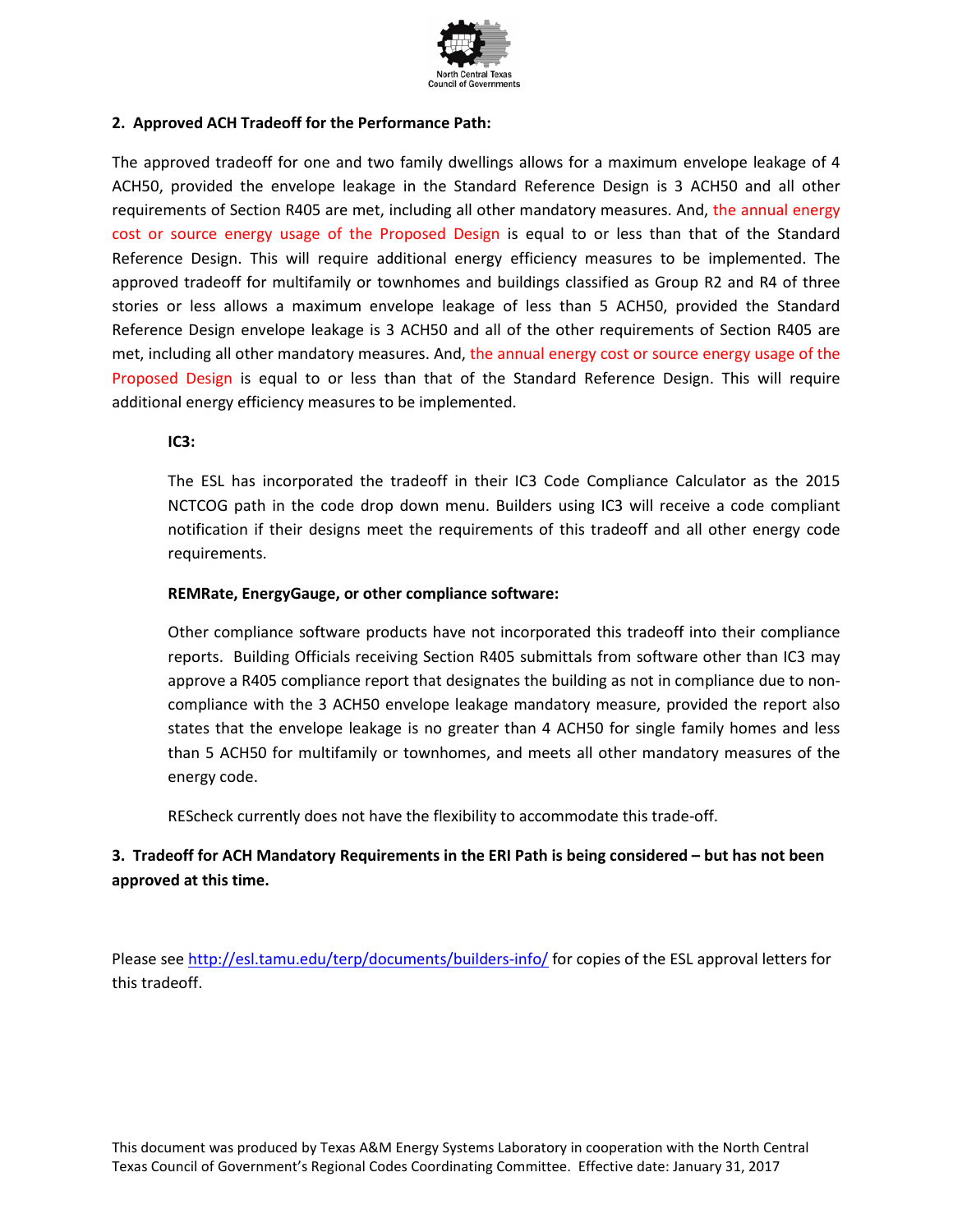

July 8, 2016

# **Determination of Prescriptive Tradeoff Code Compliance Options for the NCTCOG Region**

In accordance with the Health and Safety Code, Section 388.003, subsection (e), the Energy Systems Laboratory of the Texas A&M University System has analyzed tradeoff code compliance options for the North Central Texas Council of Government (NCTCOG) Region to meet the requirements of the *2015 International Energy Conservation Code (IECC)* and the *2015 International Residential Code (IRC)*.

These tradeoff options are deemed to be not less stringent than the residential provisions of the *2015 IECC* and the *2015 IRC*. The tradeoff relaxes the required 3ACH<sup>50</sup> per Sections R402.4.1.2 (N1102.4.1.2) of the residential provisions of the *2015 IECC* and the *2015 IRC*. The tradeoff will permit houses that test to less than or equal to 4ACH<sup>50</sup> as outlined in Options #1 and #2 below. The tradeoff is limited as follows:

- 1. Limited to one- and two- family residences with a conditioned floor area between 1,000 and 6,000 square feet.
- 2. Limited to one- and two-family residences containing between 2 to 6 bedrooms.
- 3. Assumes all ductwork and mechanical equipment is located in the unconditioned attic.
- 4. Assumes typical wood framing in the walls and roof.
- 5. Assumes one of the following heating/cooling systems:
	- a. All electric system with a heat pump for heating, or
	- b. A system with electric cooling and natural gas heating.

(Note: electric resistance strip heating does not qualify for this tradeoff.)

## **ESL 4ACH<sup>50</sup> Prescriptive Tradeoff Code Equivalency Compliance** <sup>a</sup>

| <b>Envelope Component</b>       | Option #1        | Option #2        |
|---------------------------------|------------------|------------------|
| R402.4 Air Leakage              | $<$ 4ACH $^{50}$ | $<$ 4ACH $^{50}$ |
| Wall Insulation R-value         | $R13 + R3^{b}$   | $R13 + R3^{b}$   |
| Fenestration U-factor           | < 0.32           | < 0.32           |
| <b>Fenestration SHGC</b>        | < 0.25           | < 0.25           |
| Ceiling R-value                 | $>$ R49          | > R49            |
| Duct Insulation R-value         | R <sub>8</sub>   | R <sub>6</sub>   |
| <b>Radiant Barrier Required</b> | No               | Yes              |

a Except for the values listed in the table, all other mandatory code provisions are applicable. <sup>b</sup> The first value listed is the *R*-value of cavity insulation, the second value is the *R*-value of the continuous insulation or insulated siding.